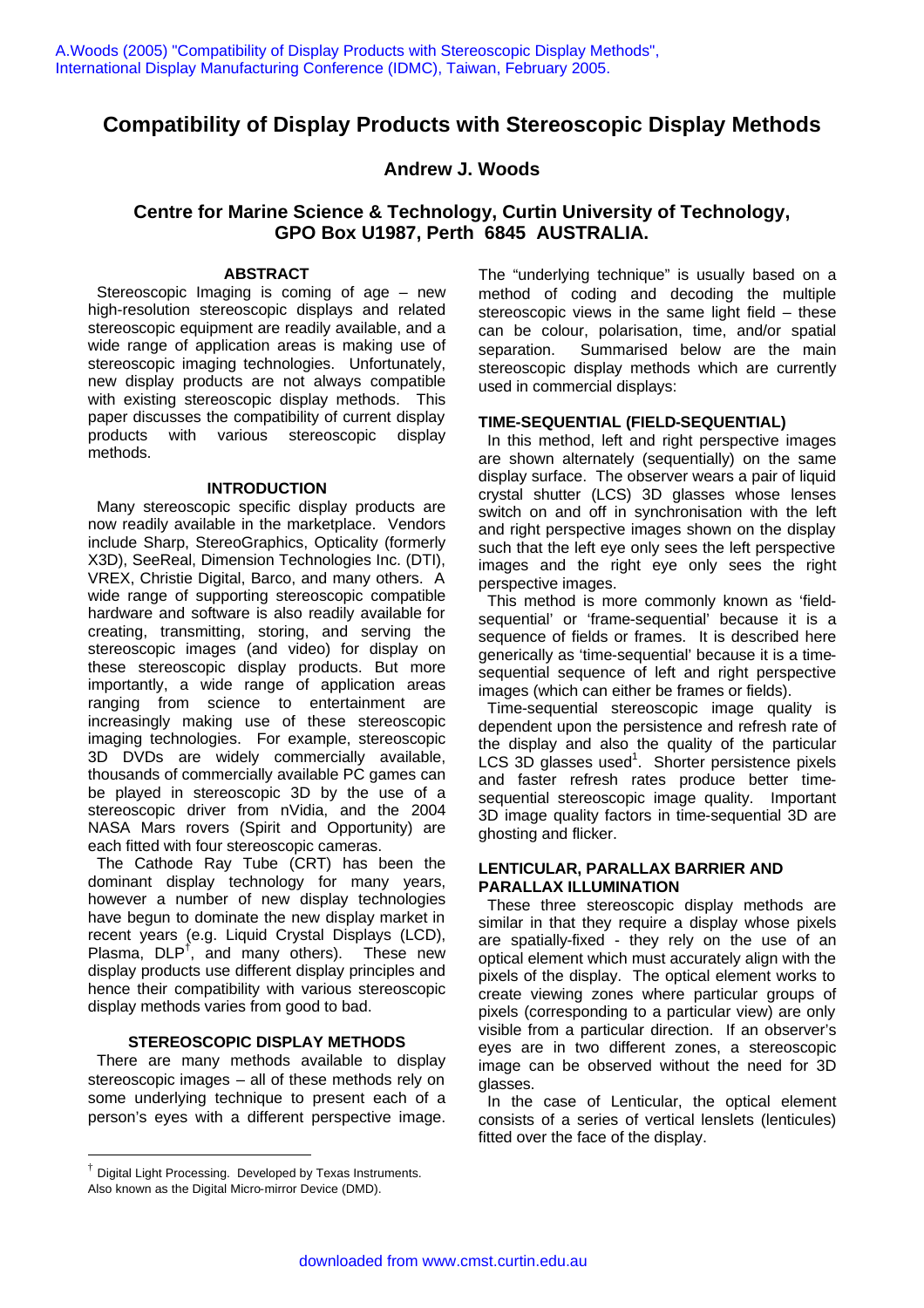In the case of Parallax Barrier, the optical element consists of a series of opaque vertical strips which are placed over the face of the display.

 In the case of Parallax Illumination, a backlight made up of vertical strips of light is fitted behind the display.

 In two view systems there is one vertical lenticule/barrier strip/light strip per two-pixel column. The fitting of the optical element requires accurate registration between the display's pixels and the optical element, hence it is not usually an end-user option. Lenticular and Parallax Barrier methods can be applied to rear projection displays but are not currently implemented commercially.

#### **SPATIALLY MULTIPLEXED POLARISED**

 In this method an optical sheet is placed over the face of the display which polarises alternate pixels of the display in orthogonal polarisation states<sup>2</sup>. The viewer wears a pair of polarised 3D glasses to view the stereoscopic image on screen.

 This method will only work with displays which have spatially-fixed pixels. The fitting of the optical element requires accurate registration between the display's pixels and the optical element, hence it is not usually an end-user option.

### **POLARISED PROJECTION**

 With polarised projection, two displayed images are optically overlayed (e.g. two video projectors projecting onto a single silvered screen) and polarisation is used to code and decode the two views. The observer wears polarised 3D glasses to see the stereoscopic image.

#### **ANAGLYPH**

 This stereoscopic display method uses colour to separate the two perspective views. Usually the left perspective image is displayed in the red channel of the display and the right perspective image is displayed in the blue and green channels of the display. The observer(s) wears glasses with the left lens red and the right lens cyan. Other combinations of colour primaries are possible.

 The anaglyph method is widely used because it is compatible with all full colour displays, however the quality of the perceived stereoscopic image is relatively poor as compared to other stereoscopic methods and truly full-colour stereoscopic images cannot be achieved using anaglyph.

 A recent study revealed that anaglyph image quality was dependent upon the spectral colour purity of the display and the glasses<sup>3</sup>. The study ranked the following displays from best to worst for anaglyph image quality: 3-chip LCD projector, 1 chip DLP projector, CRT display, LCD display.

#### **OTHER METHODS**

 There are many more methods of displaying stereoscopic images available (plus variations of the methods summarised above), however a full description of all possible stereoscopic display methods is beyond the scope of this paper. For further information, the interested reader is referred to the proceedings of the Stereoscopic Displays and Applications conference<sup>4</sup>.

### **STEREOSCOPIC COMPATIBILTY**

 Several factors determine whether a particular display is compatible with a particular stereoscopic display method. These factors include: native polarisation, image persistence (sometimes referred to as response time or refresh rate), colour purity, and whether the pixels are spatially-fixed.

 The stereoscopic compatibility of the fundamental technology used in a range of different displays is summarised in Figure 1 and described below:

#### **CRT**

 CRT display technology is fundamentally compatible with time-sequential, polarised projection, and anaglyph methods but incompatible with fixed-pixel methods‡ .

#### **LCD**

LCDs are compatible with fixed-pixel methods $<sup>‡</sup>$ </sup> (although some care must be taken with native polarisation and the arrangement of the individual colour primary pixels) and polarised projection methods. The colour purity of different LCDs has been found to vary considerably from display to display hence anaglyph compatibility varies from poor to good (not withstanding the limitations of .<br>anaglyph)<sup>3</sup>.

 LCDs are usually incompatible with timesequential 3D – their long persistence (low refresh rate) usually causes significant stereoscopic image ghosting. Refresh rates of LCDs are steadily improving hence this problem may soon be overcome.

### **PLASMA**

 Plasma display technology is fundamentally compatible with time-sequential, and fixed-pixel methods<sup>‡</sup>. Anaglyph compatibility is untested by this author but it is expected to be similar to CRTs. Plasma is currently only used in direct-view displays.

### **DLP**

 $\overline{a}$ 

DLP display technology is fundamentally compatible with time-sequential and polarised projection methods. DLP technology is currently only used in projection displays and hence it is not usually considered for fixed-pixel methods<sup>#</sup>. The colour purity of different DLP displays varies considerably (usually depending upon the spectral

<sup>‡</sup> Fixed-Pixel Methods = Lenticular, Parallax Barrier, Parallax Illumination, and Spatially Multiplexed Polarised methods.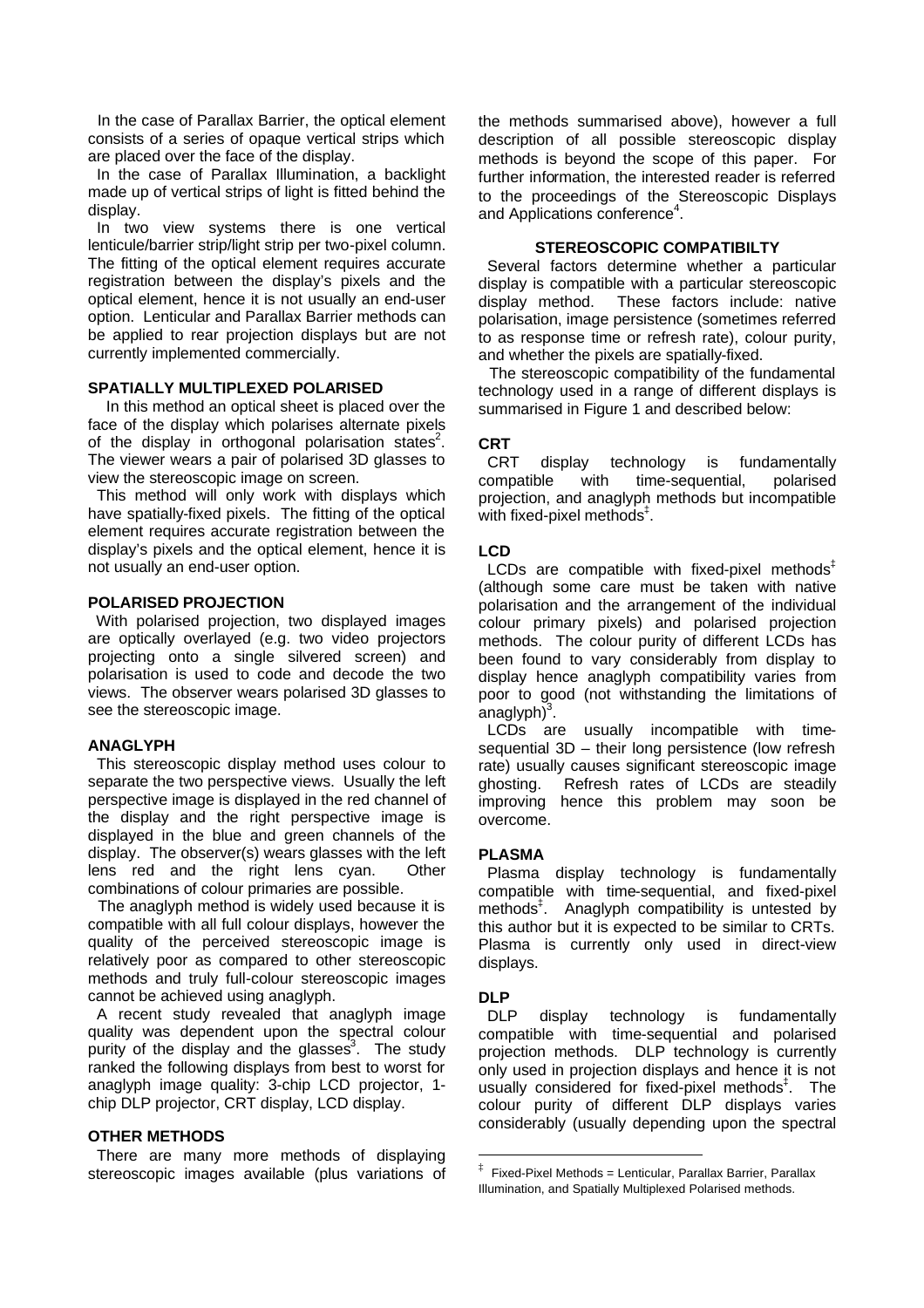|                                    | Time-      |               | Parallax       | Parallax     | <b>Spatially</b><br>Multiplexed | Polarised  |          |
|------------------------------------|------------|---------------|----------------|--------------|---------------------------------|------------|----------|
|                                    | Sequential | Lenticular    | <b>Barrier</b> | Illumination | Polarised                       | Projection | Anaglyph |
| <b>Direct View</b>                 |            |               |                |              |                                 |            |          |
| <b>CRT</b>                         |            | X             | X              | X            | X                               | n/a        | Moderate |
| <b>LCD</b>                         | X*         | V             | $\sqrt{ }$     | V            | V                               | n/a        | Poor to  |
|                                    |            |               |                |              |                                 |            | good     |
| <b>PLASMA</b>                      | $\sim$     | $\mathcal{L}$ |                | X            |                                 | n/a        | ?        |
| <b>DLP</b>                         | n/a        | n/a           | n/a            | n/a          | n/a                             | n/a        | n/a      |
| <b>Projection (Front and Rear)</b> |            |               |                |              |                                 |            |          |
| <b>CRT</b>                         |            | n/a           | n/a            | n/a          | X                               | N          | Moderate |
| <b>LCD</b>                         | $X^*$      | $n/a^*$       | $n/a^*$        | n/a          | V                               | V          | Poor to  |
|                                    |            |               |                |              |                                 |            | good     |
| <b>PLASMA</b>                      | n/a        | n/a           | n/a            | n/a          | n/a                             | n/a        | n/a      |
| <b>DLP</b>                         | V          | $n/a^*$       | $n/a^*$        | n/a          | X                               | V          | Poor to  |
|                                    |            |               |                |              |                                 |            | good     |

Figure 1: Summary of display method compatibility with stereoscopic display methods.  $(* = see text)$ 

quality of the colour wheel) hence anaglyph compatibility varies from poor to good<sup>3</sup>.

### **OTHER DISPLAY PRODUCTS**

 A range of other display products is also available (or becoming available) in the market, including LED (Light Emitting Diode), OLED (Organic Light Emitting Diode), FELCD (Ferro-Electric Liquid Crystal Display), LCoS (Liquid Crystal on Silicon), and many others. Their compatibility is not discussed in this paper but their own fundamental display properties will determine their compatibility with the various stereoscopic display methods.

### **DISCUSSION**

 A good number of stereoscopic specific display products are now commercially available. However, there are instances where a consumer would like to use their existing display to view stereoscopic 3D images or video. The stereoscopic display methods which can be most easily retrofitted to an existing display by an end user are anaglyph and time-sequential. Anaglyph will work with all current displays however its 3D image quality is relatively poor. Time-sequential provides much better 3D image quality, however there are several mitigating factors which may prevent that particular display from being used with timesequential 3D (even though the fundamental display technology may be compatible with timesequential 3D display). These mitigating factors usually relate to video processing functions performed in the particular display product - such as interlaced to progressive conversion, 50 to 100Hz conversion, frame rate conversion, and image scaling.

### **INTERLACED TO PROGRESSIVE CONVERSION**

 Interlaced to progressive conversion (sometimes called deinterlacing) is necessary for displays which are natively progressive (LCD, Plasma and DLP).

Several different algorithms for interlaced to progressive conversion are currently in common usage in different display products, and unfortunately some of these algorithms are incompatible with time-sequential 3D (they disrupt the 3D content by mixing the fields). In some instances 'interlaced to progressive' converters also implement reverse 3:2 pulldown however this is also incompatible with time-sequential 3D video. Fortunately there is an interlaced to progressive conversion algorithm which is compatible with fieldsequential 3D and a number of display products (and DVD players) use this particular algorithm.

 If it is found that a particular display product uses a deinterlacer which is incompatible with fieldsequential 3D, the internal deinterlacer can often be bypassed by using an external (3D friendly) deinterlacer, and inputting this signal into the particular display product.

### **50 TO 100Hz CONVERSION**

 Some displays include another form of video processing (50 to 100Hz conversion - sometimes called '100Hz Digital Scan') designed to reduce the amount of visible flicker in a television image. Most display products which include 50 to 100Hz conversion use an algorithm which is incompatible with time-sequential 3D, however there is a 50 to 100Hz conversion algorithm which is compatible with time-sequential 3D which could be relatively easily included to maintain time-sequential 3D compatibility.

 50 to 100Hz conversion is a very good thing for time-sequential 3D because it overcomes the flicker problem normally associated with viewing fieldsequential 3D video (particularly at 50Hz) $4$ , however a 3D compatible algorithm needs to be used.

### **(DLP) FRAME RATE CONVERSION**

 Some models of DLP projector have a fixed internal operation frequency (usually 60Hz) – a